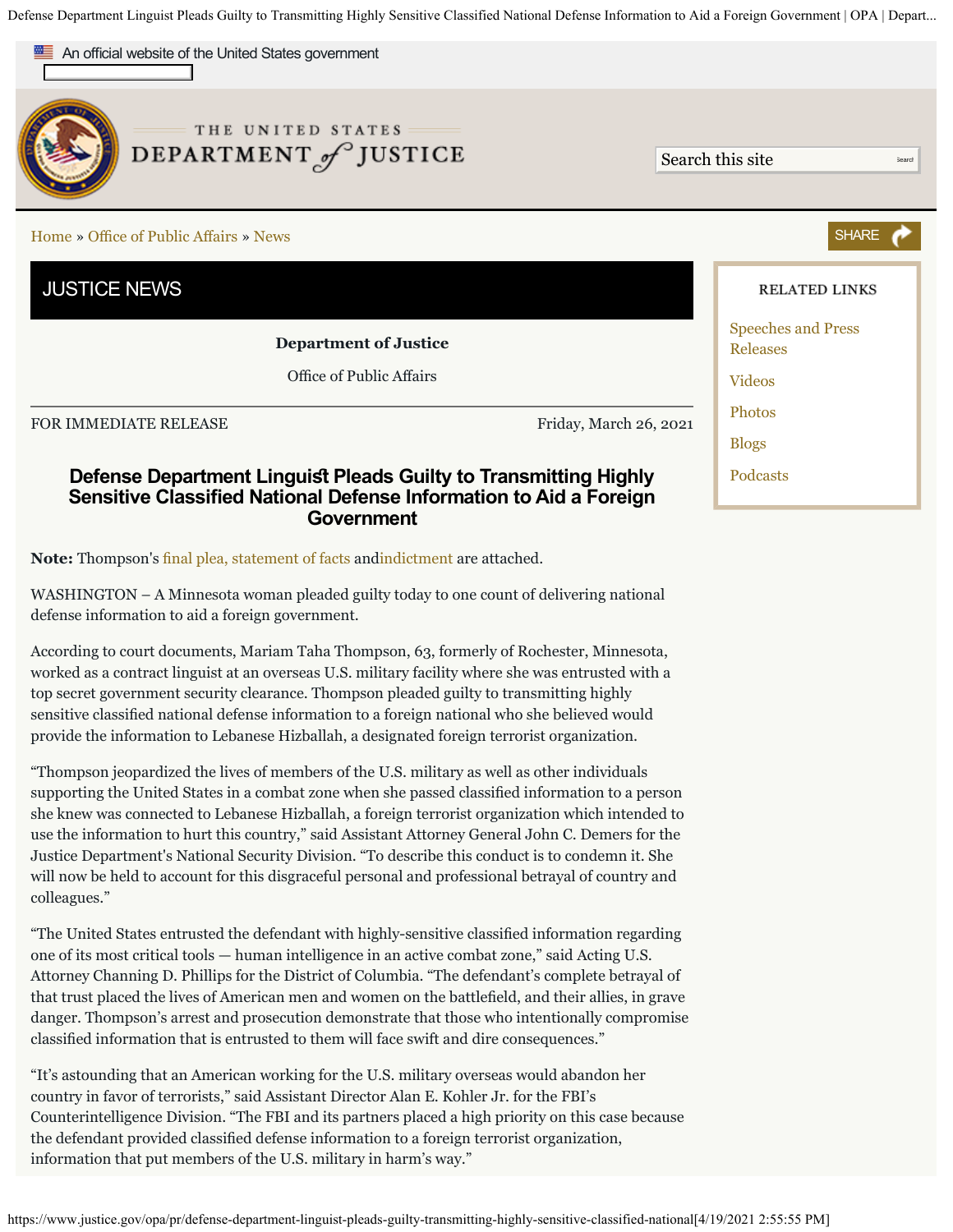Defense Department Linguist Pleads Guilty to Transmitting Highly Sensitive Classified National Defense Information to Aid a Foreign Government | OPA | Depart...

"Today's plea is an example of the FBI's work and commitment to protecting the United States and our national defense information," said Assistant Director in Charge Steven M. D'Antuono for the FBI Washington Field Office. "Holding a top secret government security clearance bears a responsibility and commitment to our nation, and betrayal of that trust will not be tolerated. The FBI is charged with safeguarding our nation's information and will work diligently, along with our partners, to protect intelligence and national security information and relentlessly pursue those who choose to betray their country."

During today's plea hearing, Thompson admitted that, beginning in 2017, she started communicating with her unindicted co-conspirator using a video-chat feature on a secure text and voice messaging application. Over time, Thompson developed a romantic interest in her coconspirator. Thompson learned that the unindicted co-conspirator had a family member who was in the Lebanese Ministry of the Interior, and that the unindicted co-conspirator claimed to have received a ring from Hassan Nasrallah, the secretary-general of Lebanese Hizballah.

In December 2019, while Thompson was assigned to a special operations task force facility in Iraq, the United States launched a series of airstrikes in Iraq targeting Kata'ib Hizballah, an Iranianbacked foreign terrorist organization. These airstrikes culminated in a Jan. 3, 2020, strike that resulted in the death of Iranian Revolutionary Guard Corps Quds Force commander Qasem Suleimani, as well as the founder of Kata'ib Hizballah, Abu Mahdi al-Muhandis.

Following Suleimani's death, the unindicted co-conspirator started asking Thompson to provide "them" with information about the human assets who had helped the United States to target Suleimani. Thompson admitted that she understood "them" to be Lebanese Hizballah, including an unnamed high-ranking military commander.

After receiving this request for information in early January 2020, Thompson began accessing dozens of fles concerning human intelligence sources, including true names, personal identifcation data, background information and photographs of the human assets, as well as operational cables detailing information the assets provided to the U.S. government. Thompson used several techniques to pass this information on to the unindicted co-conspirator, who told her that his contacts were pleased with the information, and that the Lebanese Hizballah military commander wanted to meet Thompson when she came to Lebanon.

When she was arrested by the FBI on Feb. 27, 2020, Thompson had used her access to classifed national defense information to provide her co-conspirator with the identities of at least eight clandestine human assets; at least 10 U.S. targets; and multiple tactics, techniques and procedures. Thompson intended and had reason to believe that this classifed national defense information would be used to the injury of the United States and to the advantage of Lebanese Hizballah.

Thompson faces a maximum sentence of up to life imprisonment. The maximum statutory sentence is prescribed by Congress and is provided here for informational purposes only. The sentencing of a defendant will be determined by the court based on the advisory Sentencing Guidelines and other statutory factors.

Today's guilty plea was the result of the signifcant cooperation between law enforcement, the Department of Defense and the intelligence community in the successful resolution of this investigation led by the FBI Washington Field Office.

National Security Division Trial Attorneys Jennifer Kennedy Gellie of the Counterintelligence and Export Control Section and Jennifer Levy of the Counterterrorism Section, and Special Assistant U.S. Attorney for the District of Columbia John Cummings are prosecuting the case.

**Topic(s):** Counterintelligence and Export Control **Component(s):** [National Security Division \(NSD\)](https://www.justice.gov/nsd)